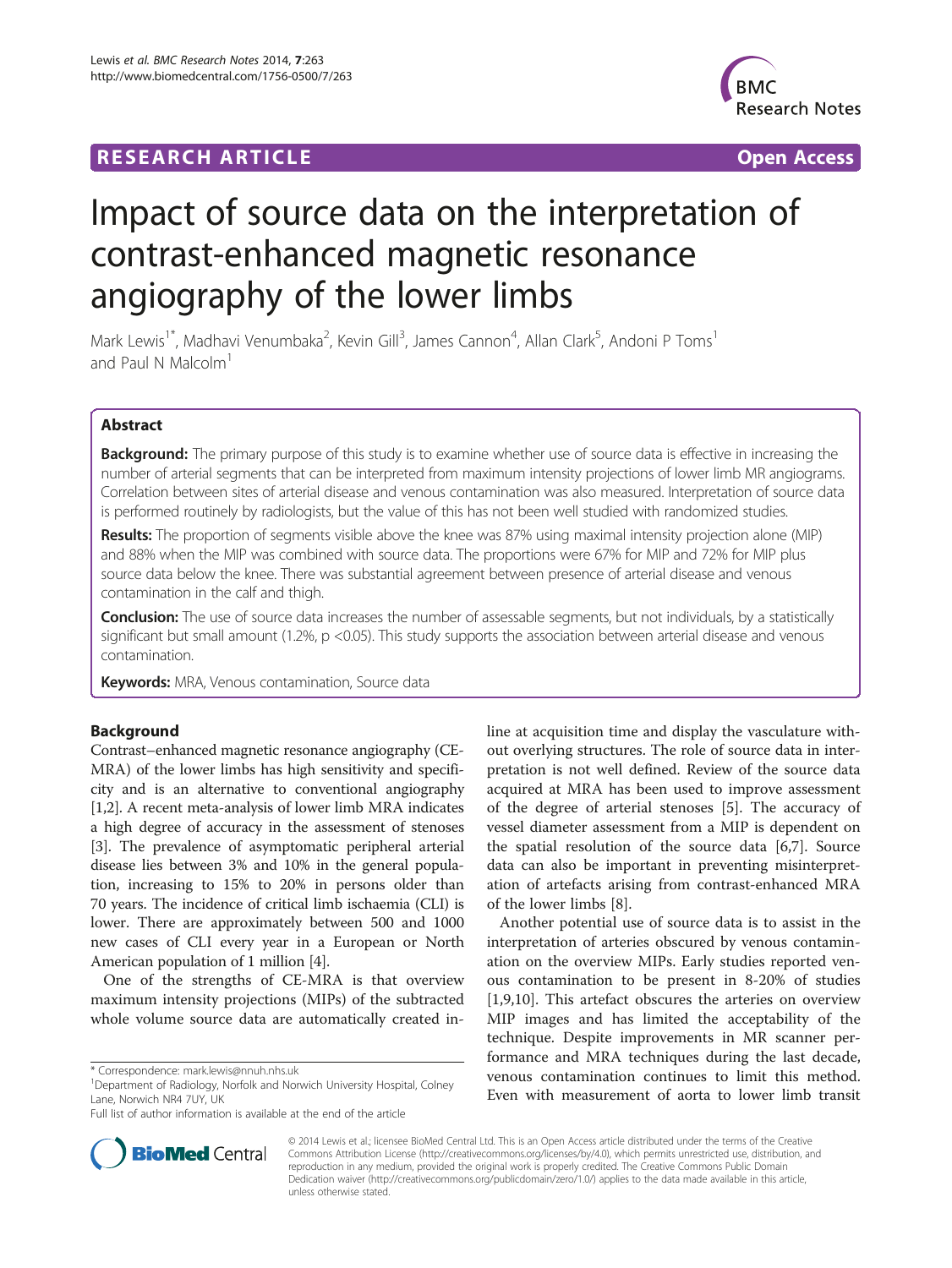times using a timing bolus and the use of sub-systolic thigh compression, venous contamination is not entirely eliminated [[11](#page-6-0)].

The primary purpose of this study was to examine whether use of source data is effective in increasing the number of arterial segments that can be interpreted from MIPs at peripheral MRA.

# Method

This study was performed in compliance with the 2008 Helsinki Declaration [[12](#page-6-0)] with the approval of the Lincolnshire local research ethics committee (protocol 320).

Over a five month period 36 consecutive patients were enrolled into the study. All patients had a history of claudication of less than 100 yards or critical ischaemia (rest pain or tissue loss). The MR exclusion criteria were standard contra-indications to MR imaging. Patients were screened using a questionnaire for pacemaker or defibrillator, heart valves, cerebral aneurysm clips, stents, metallic implants or joints, pain relief patches, electronic devices, metal dentures, shunts, tattoos or permanent eyeliner, hearing aid or cochlear implant, hairpiece, body piercings, operations on head or heart, surgery in the last 3 months, diabetes, renal disease or asthma, bullets or shrapnel, pellets or metallic fragments and metal fragments in the eyes.

Of 36 patients, 4 patients were excluded from MRI scanning at time of consenting. Two had pacemakers, 1 was claustrophobic and 1 patient was judged unfit to give informed consent.

# MR Technique

MRA was performed on a Philips 1.0 T unit (Philips NT, Philips Healthcare, Guildford, UK) with automated stepping table. Patients were positioned on the MR table feet first and the feet supported in a foot rest. A 20G cannula was inserted into the ante-cubital fossa and flushed through 20 cm of connecting tubing with normal saline. After acquisition of planner scans at 3 stations using the in-built body coil, 3D spoiled gradient echo angiography masks were performed. A mask of the lower legs using 2 anterior elements of the phased array surface coil and then masks of the upper legs and finally of the pelvis using the inbuilt body coil were performed. The pelvis was scanned as a breath-hold. The angiographic sequences were repeated during infusion of triple dose (0.3 mmol/kg body weight) of intravenous gadopentetate dimeglumine (Magnevist, Bayer Healthcare Pharmaceuticals, Wayne, NJ). The contrast agent infusion at 1 ml/second was followed by an equal volume of normal saline at 1 ml/second. Imaging was initiated during a bolus tracking MR fluoroscopic sequence when contrast medium was detected at the aortic bifurcation. Breath hold pelvic imaging was followed by upper leg and

then calf acquisitions with 2 table movements of 4 seconds each. The total length of the scan including table movement was chosen to enable appropriate spatial resolution but did not exceed 70 seconds. Maximum slice thickness was 2 mm. Acquisition parameters are shown (Table 1).

At the time of each study the interval between commencement of intravenous infusion of contrast agent and time of arrival at the aortic bifurcation was recorded.

# Conventional Angiography (CA)

CA was performed on a Philips MD3 unit with 4 F pigtail placed in the distal aorta 2–3 cms above the iliac bifurcation. Pump injection of up to a maximum of 65 mls of intravenous contrast agent (300 mg iodine/ml) was performed at a rate of 8 ml/sec using bolus chase run images. AP views from aortic bifurcation to the foot arch or as far distally as possible. 30 degree oblique views of the pelvis were also performed when indicated.

CA and MRA were performed within 5 days of each other. Patients were invited to participate in the study at time of consultation when conventional angiography was proposed. An information document was provided if patients expressed willingness to participate and formal witnessed consent was obtained prior to MRA study. If radiological intervention was intended, MRA was performed prior to the conventional angiogram.

# Analysis

The conventional angiograms were performed and reported by an interventional radiologist of 6 years' experience (KG).

Each MRA study was reviewed at a workstation by a radiologist with 4 years' experience with special interest in performance and interpretation of MRA (PNM).

Table 1 Typical acquisition parameters for automatic stepping table peripheral CE-MRA: (Gradients: maximum amplitude 23mT/m, slew rate 17mT/m/ms)

|                      | Abdomen                       | Thigh                         | Calf                          |
|----------------------|-------------------------------|-------------------------------|-------------------------------|
| TR (ms)              | 7.5                           | 7.5                           | 7.5                           |
| TE (ms)              | 2.3                           | 2.3                           | 2.3                           |
| Flip angle           | 35                            | 35                            | 35                            |
| FOV (cm)             | 430                           | 430                           | 430                           |
| Slice thickness (mm) | 1.7                           | 1.7                           | 1.7                           |
| No. of slices        | 50                            | 50                            | 50                            |
| Frequency encoding   | 464                           | 464                           | 464                           |
| Phase encoding       | 128                           | 128                           | 128                           |
| <b>NEX</b>           | 1                             | 1                             | 1                             |
| Phase FOV            | 75%                           | 75%                           | 75%                           |
| K space ordering     | Reverse centric               | Low High                      | Low High                      |
| Spatial resolution   | $0.84 \times 0.84 \times 1.7$ | $0.84 \times 0.84 \times 1.7$ | $0.84 \times 0.84 \times 1.7$ |
| Imaging time (sec)   | 21                            | 21                            | 21                            |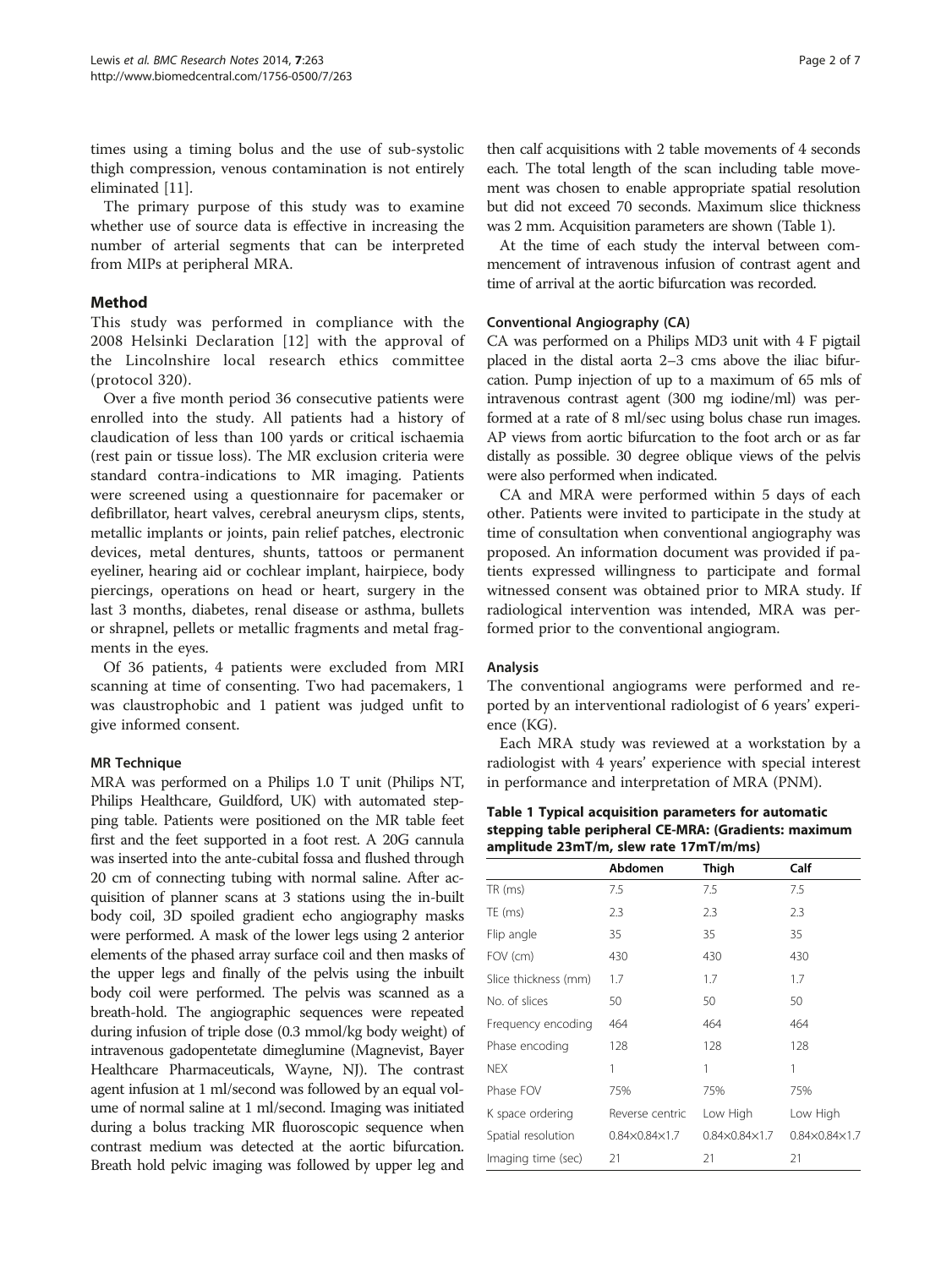The lower limb arterial system was divided in to distal aorta, common iliac, external iliac, common femoral, origin of profunda femoris, superficial femoral (upper, middle and lower segments), popliteal artery (above and below knee), common peroneal artery, anterior and posterior tibial and peroneal ateries (proximal and distal segments). Each segment was assessed for both legs.

Visualised segments were scored as ≤50% stenosis or 51-99% stenosis. The arterial segments not visible were described as not seen (NS). For MRA studies a category of 'not seen because of venous contamination' (NSVC) was used if non-visualisation was for this reason.

For MRA, the MIP study was reviewed first without reference to source data, but with knowledge of the clinical information.

Following the MIP review, assessment of stenoses and visualization of each segment was repeated using MIP reformats and unsubtracted source data together.

#### **Statistics**

The number of segments visualised by each technique was compared. The number of visualised segments (stenoses of  $\leq 50\%$  and 51-99%) both above and below the knee using MIP alone was compared with MIP combined with source data using McNemar's test for paired proportions. Statistics were run with individual patients assessed as end-points for statistical significance and also as individual arterial segments. Correlation between venous contamination and arterial disease was measured using Cohen's kappa coefficient of agreement. The mean transit times between patients with venous contamination and patients without venous contamination were documented with descriptive statistics. All analyses were carried out using MedCalc 12.0 (Mariakerke, Belgium).

#### Results

Data from 32 patients were obtained. Fourteen patients were male and 18 were female. The mean age was 74 years (range 48 to 89 years). Nine were diabetic.

1184 segments in 32 patients were assessed by CA and MRA. The number of segments above the knee and below the knee joint that were patent (0-50%, 51-99%), NS and NSVC was recorded for both the MIP only and MIP plus source data MRA (Table 2).

The proportion of arterial segments visible is shown (Table [3](#page-3-0)). The proportion visible above the knee was

Table 2 Demonstration of arterial disease by MRA MIP, MRA MIP & base data and CA by segment: kappa coefficient of agreement, using quadratic weighting, between the angiographic and MR measures of stenosis, k = 0.68 (95% confidence intervals: 0.63-0.73)

|                         | MRA (MIP Only)  |                 |                | MRA (MIP& BD)  |                 |                 |                | CA             |             |                 |                |
|-------------------------|-----------------|-----------------|----------------|----------------|-----------------|-----------------|----------------|----------------|-------------|-----------------|----------------|
|                         | < 50%           | 51-99%          | <b>NS</b>      | <b>NSVC</b>    | $\leq 50\%$     | 51-99%          | <b>NS</b>      | <b>NSVC</b>    | $\leq 50\%$ | 51-99%          | <b>NS</b>      |
|                         | <b>Stenosis</b> | <b>Stenosis</b> |                |                | <b>Stenosis</b> | <b>Stenosis</b> |                |                |             | <b>Stenosis</b> |                |
| Infra-renal aorta       | 32              | 0               | $\overline{0}$ | $\overline{0}$ | 32              | $\mathbf{0}$    | $\overline{0}$ | $\overline{0}$ | 32          | $\overline{0}$  | $\overline{0}$ |
| Common iliac            | 60              | 2               | 2              | $\mathbf 0$    | 60              | 1               | 3              | $\mathbf{0}$   | 62          | 2               | $\mathbf{0}$   |
| Internal iliac-origin   | 55              | 4               | $\overline{4}$ |                | 55              | 5               | $\overline{4}$ | 0              | 56          | $\overline{4}$  | 4              |
| External iliac          | 62              |                 | 1              | $\Omega$       | 63              | $\circ$         |                | $\mathbf{0}$   | 60          | 2               | 2              |
| Common fem              | 61              |                 | $\overline{2}$ | $\mathbf 0$    | 61              | 1               | $\overline{2}$ | $\circ$        | 61          | $\mathbf 0$     | 3              |
| Profunda fem            | 56              | 5               | 3              | $\mathbf 0$    | 57              | $\overline{4}$  | 3              | $\circ$        | 59          | 4               |                |
| Superficial fem-up1/3   | 37              | 8               | 15             | $\overline{4}$ | 42              | 6               | 15             | 1              | 44          | 6               | 14             |
| Superficial fem-mid1/3  | 35              | 8               | 17             | $\overline{4}$ | 38              | 9               | 15             | 2              | 39          | $\overline{7}$  | 18             |
| Superficial fem-low1/3  | 41              | 11              | 12             | $\mathbf{0}$   | 41              | 10              | 13             | 0              | 37          | 10              | 17             |
| Popliteal-AK            | 49              | 3               | 12             | $\mathbf 0$    | 49              | 3               | 12             | $\circ$        | 43          | 7               | 14             |
| Popliteal-BK            | 55              | $\overline{2}$  | $\overline{7}$ | $\Omega$       | 54              | 3               | $\overline{7}$ | $\circ$        | 53          | $\overline{2}$  | 9              |
| Ant tib-horizontal      | 44              | 3               | 14             | 3              | 47              | $\overline{2}$  | 12             | 3              | 44          | 6               | 14             |
| Ant tib-vert-prox 50%   | 36              | 3               | 21             | $\overline{4}$ | 38              | $\overline{4}$  | 19             | 3              | 31          | 8               | 25             |
| Ant tib-vert - dist 50% | 34              |                 | 24             | 5              | 37              | 1               | 23             | 3              | 30          |                 | 33             |
| Common peroneal         | 45              | 5               | 8              | 6              | 45              | 6               | 8              | 5              | 46          | 6               | 12             |
| Post Tib - prox 50%     | 36              | 4               | 21             | 3              | 40              | 6               | 16             | $\overline{2}$ | 34          | 7               | 23             |
| Post Tib - dist 50%     | 27              | 2               | 27             | 8              | 33              | 3               | 22             | 6              | 30          |                 | 33             |
| Peroneal - prox 50%     | 49              | 3               | 8              | $\overline{4}$ | 50              | 3               | $\overline{7}$ | $\overline{4}$ | 47          | 6               | 11             |
| Peroneal - dist 50%     | 39              | 0               | 16             | 9              | 41              | 0               | 15             | 8              | 49          | $\mathbf 0$     | 15             |

NS – Segment not seen. NSVC – Segment not seen because of venous contamination.

CA – Conventional angiography.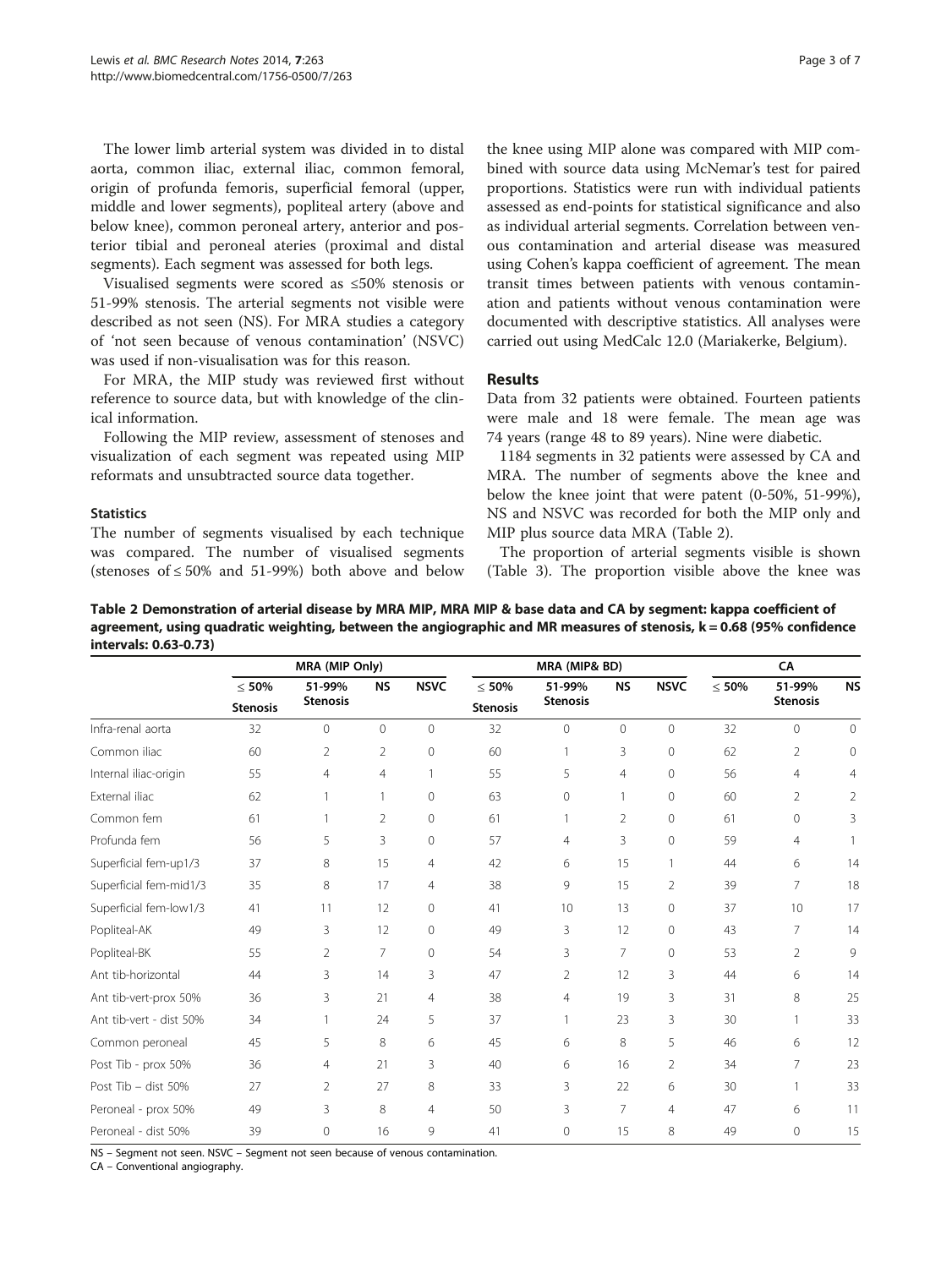<span id="page-3-0"></span>Table 3 Visualisation of arterial segments: Summary for all methods above and below the knee joint

|              |                    | < 50% | 51-99%<br>Stenosis Stenosis |     |          | NS NSVC % of total<br>segments<br>assessable |
|--------------|--------------------|-------|-----------------------------|-----|----------|----------------------------------------------|
| Above        | MIP only           | 488   | 43                          | 68  | 9        | 87%                                          |
| knee         | MIP/source<br>data | 498   | 39                          | 68  | 3        | 88%                                          |
|              | Conv Angio         | 493   | 42                          | 73  | $\Omega$ | 88%                                          |
| <b>Below</b> | MIP only           | 365   | 23                          | 146 | 42       | 67%                                          |
| knee         | MIP/source<br>data | 385   | 28                          | 129 | 34       | 72%                                          |
|              | Conv Angio         | 364   | 37                          | 174 | 0        | 70%                                          |

87% at MRA (MIP only) and 88% at MRA (MIP & source data). The proportions were 67% for MRA (MIP only) and 72% for MRA (MIP & source data) below the knee. These findings were very similar to the proportions of segments assessable at CA, 88% above and 70% below the knee. The kappa coefficient of agreement, using quadratic weighting, between the angiographic and MR measures of stenosis was  $k = 0.68$  (95% confidence intervals: 0.63-0.73) indicating "substantial" agreement [\[13\]](#page-6-0).

The proportion of segments not visible because of VC using MIP images alone was 1.5% above the knee and 7.3% below the knee. When both MIP and source data were read, the proportion was 0.5% above the knee and 5.9% below the knee (Figure 1). These differences in proportions interpretable were significant for all segments considered together  $(P < 0.001)$  and when below knee segments  $(P = 0.008)$  were assessed separately to above the knee ( $P = 0.03$ ). (Tables [4, 5](#page-4-0) and [6\)](#page-4-0). When comparing MIP and MIP/source data readings for an individual patient  $(n = 32)$ , the differences are not statistically significant (above knee  $p = 0.06$ , below knee  $p = 1.0$ ).

Sites of venous contamination were compared with sites of arterial disease and the transit time from start of injection to the iliac arteries. Venous contamination and arterial disease were most prevalent in the calf segments, where they affected 63% and 75% of segments respectively. The pelvic segments were least affected, with VC only visible in one segment (3.1%) and arterial disease present in three segments (9.4%) (Table [7\)](#page-4-0). Cohen's kappa coefficient of agreement between the presence of arterial disease and VC was  $κ = 0.69$  (95% CI: 0.55-0.83) which corresponds to "substantial agreement" [[13](#page-6-0)].

The transit time for patients with VC  $(n = 28)$  was 22.1 s (SD 4.1) and the mean transit time for patient with no VC  $(n = 4)$  was 29.25 s (SD 6.5). The small numbers of patients with no VC meant that no meaningful statistical comparison was possible (Figure [2\)](#page-5-0).

# Discussion

Since the introduction of contrast-enhanced MRA of the lower limbs, there have been several advances which have reduced the severity of venous contamination. Increases in gradient strength and multi-element array coils have enabled more rapid image acquisition, with greater signal and spatial resolution. Parallel imaging has also reduced acquisition times reducing venous contamination [\[14](#page-6-0)].

Successful alternative strategies to optimize the time of scanning of the calf and so reduce venous contamination in the calf have been used. These include bolus timing injection to predict the interval between starting infusion and arrival time at the calf [[15\]](#page-6-0), or the use of dual injection techniques with scanning of the calf before the upper stations [[16\]](#page-6-0). Time resolved imaging of the calf [[17\]](#page-6-0) or the use of subsystolic thigh compression which increases the arterio-venous transit time [[18](#page-6-0),[19](#page-6-0)]

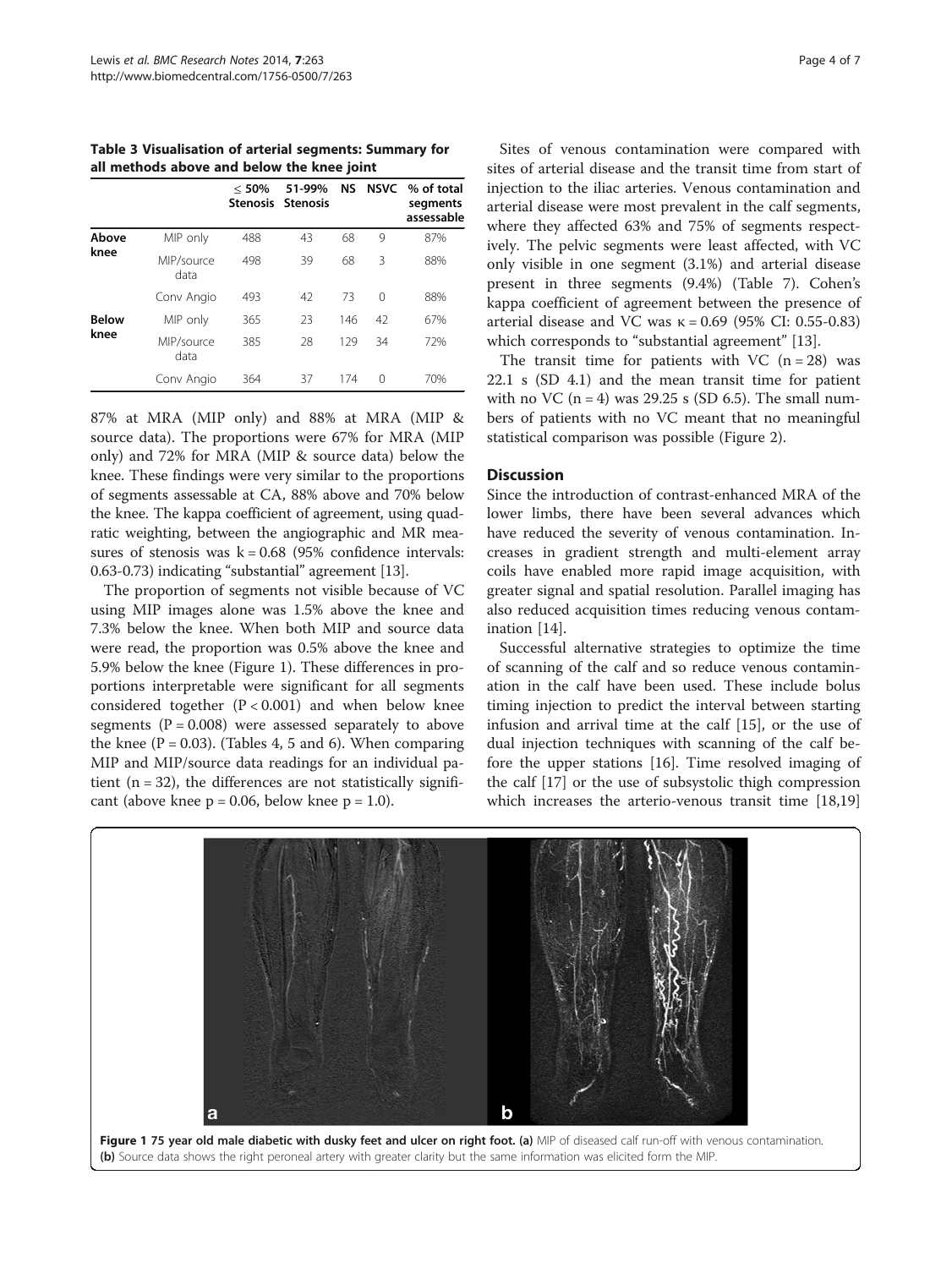# <span id="page-4-0"></span>Table 4 Contingency table comparing MIP with MIP + source data for all lower limb assessable segments demonstrating a small but significant difference in proportions

| <b>MIP</b>                                              | MIP and source data | <b>Total</b>                      |      |
|---------------------------------------------------------|---------------------|-----------------------------------|------|
|                                                         | Assessable          | <b>NSVC</b>                       |      |
| Assessable                                              | 1133                | $\left( \right)$                  | 1133 |
| NSVC.                                                   | 14                  | 37                                | 51   |
| Total                                                   | 1147                | 37                                | 1184 |
| Difference of proportions<br>(95% confidence intervals) |                     | $-0.012$ ( $-0.012$ to $-0.006$ ) |      |
| Two-tailed p (McNemar)                                  |                     | 0.0001                            |      |

have also been useful. Advancing technologies such as high field strength and multi-element receiver coils substantially reduce the drawbacks of MRA and have generated a resurgence of interest in non-contrast MRA [[20,21\]](#page-6-0). However even the use of a timing bolus, thigh compression and optimization of scan parameters on state of the art hardware do not entirely eliminate venous contamination during 3 station bolus chase acquisition [\[11\]](#page-6-0). The use of blood pool contrast agents is currently limited by cost and availability but these agents prolong the intravascular residence time. This enables higher resolution scanning which reduces partial volume effects and improves separation of arterial and venous structures on base data [[22\]](#page-6-0).

This study has focused on the value of reviewing the source data but additionally demonstrated that CE-MRA at 1.0 T was able to assess an equivalent number of arterial segments to CA, both with and without the use of source data. There was also substantial agreement for the assessment of stenoses for the two techniques.

It is evident that venous contamination will obscure arterial signal on MIP images because these structures are adjacent and may be superimposed. However venous contamination can make visualization of the arteries difficult even on base data because the strongest predictor of venous contamination is arterial disease [\[14\]](#page-6-0) and so venous contamination is likely to occur when the Table 6 Contingency table comparing MIP with MIP + source data for assessable segments below the knee demonstrating a small but significant difference in proportions

|                                                         | MIP and source data | <b>Total</b> |                                   |  |
|---------------------------------------------------------|---------------------|--------------|-----------------------------------|--|
| MIP                                                     | Assessable          | NSVC.        |                                   |  |
| Assessable                                              | 534                 | 0            | 534                               |  |
| NSVC.                                                   | 8                   | 34           | 42                                |  |
| Total                                                   | 542                 | 34           | 576                               |  |
| Difference of proportions<br>(95% confidence intervals) |                     |              | $-0.014$ ( $-0.014$ to $-0.004$ ) |  |
| Two-tailed p (McNemar)                                  |                     |              | 0.008                             |  |

arteries are most difficult to see, because of local atheromatous disease or poor flow because of more proximal disease. Diabetes mellitus, cellulitis and osteomyelitis result in faster flow to the calf [\[15](#page-6-0)], and it is proposed that inflammatory processes increase the speed of arteriovenous transit by reducing arteriolar resistance [\[14](#page-6-0)]. This effect is magnified in this series because of the relative severity of disease in this group. All patients had a history of claudication of less than 100 yards or critical ischaemia (rest pain or tissue loss). Poor run-off resulted in segments that could not be assessed at either CA or MRA.

In this study there is substantial agreement between the angiographic, MIP only and MIP/BD techniques for assessment of stenosis/occlusion. More arterial segments are seen when viewing MIP/source data compared with MIP only. Statistical significance  $(p \lt 0.05)$  was found both above and below the knee, although the proportion of segments overall affected was small.

While the difference in proportions for all segments is statistically significant we do not have good evidence that routine use of base data is required for increasing the number of visualized segments or to improve stenosis assessment. MR technology also continues to evolve rapidly and any advantage to use of source data in this context is

| Table 7 Contingency tables describing the relationship |
|--------------------------------------------------------|
| between venous contamination and arterial disease in   |
| the pelvis, thigh and calf                             |

Table 5 Contingency table comparing MIP with MIP + source data for assessable segments above the knee demonstrating no significant difference in proportions

|                                                         | MIP and source data | Total            |                                   |
|---------------------------------------------------------|---------------------|------------------|-----------------------------------|
| <b>MIP</b>                                              | Assessable          | <b>NSVC</b>      |                                   |
| Assessable                                              | 599                 | $\left( \right)$ | 599                               |
| NSVC.                                                   | 6                   | 3                | 9                                 |
| Total                                                   | 605                 | 3                | 608                               |
| Difference in proportions<br>(95% confidence intervals) |                     |                  | $-0.010$ ( $-0.010$ to $-0.001$ ) |
| Two-tailed p (McNemar)                                  |                     | 0.031            |                                   |

| the pelvis, thigh and calf |                   |               |                |            |                          |  |  |  |  |
|----------------------------|-------------------|---------------|----------------|------------|--------------------------|--|--|--|--|
| Region                     | Diseased VC No VC |               |                | $\kappa^*$ | 95% confidence intervals |  |  |  |  |
| Calf                       | Yes               | 19            | 5              | 0.57       | $(0.28 - 0.87)$          |  |  |  |  |
|                            | <b>No</b>         | 1             | 7              |            |                          |  |  |  |  |
| Thigh                      | Yes               | 20            | 5              | 0.446      | $(0.10 - 0.79)$          |  |  |  |  |
|                            | <b>No</b>         | $\mathcal{P}$ | 5              |            |                          |  |  |  |  |
| Pelvis                     | Yes               | 1             | $\mathfrak{D}$ | 0.48       | $(-0.12 - 1.0)$          |  |  |  |  |
|                            | <b>No</b>         | 0             | 29             |            |                          |  |  |  |  |
| All                        | Yes               | 40            | 12             | 0.69       | $(0.55 - 0.83)$          |  |  |  |  |
|                            | <b>No</b>         | 3             | 41             |            |                          |  |  |  |  |

\*Cohen's Kappa Agreement Co-efficient.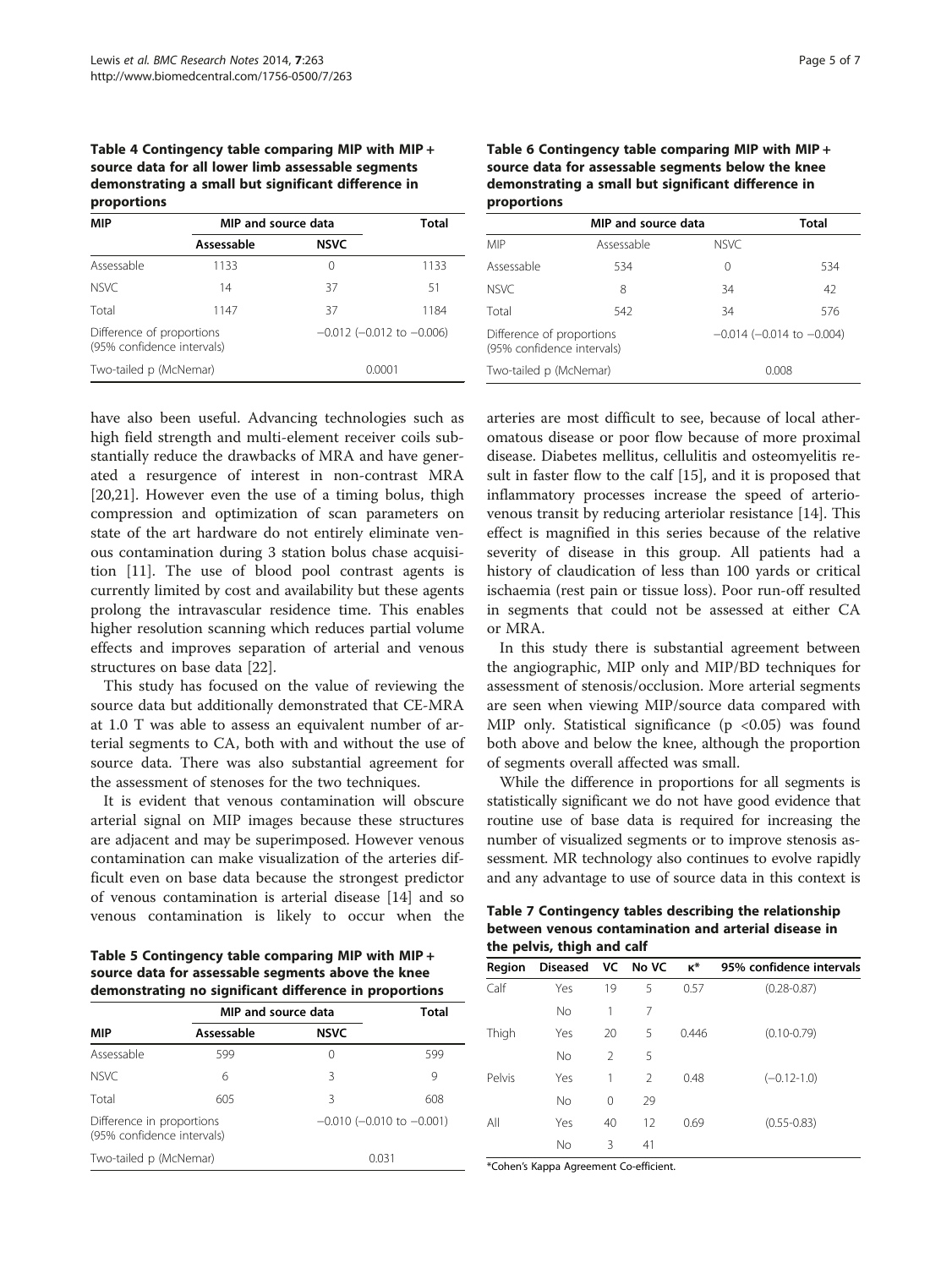<span id="page-5-0"></span>

likely to fall with increasing spatial resolution and improving techniques for reduction of venous contamination. Novel MRA techniques, such as electrocardiographicallytriggered non-contrast-enhanced magnetic resonance angiography (balanced 3D steady state free precession imaging) may yet finally overcome the effect of venous contamination [\[23\]](#page-6-0). Alternatively use of a phase-contrast sequence to determine the flow velocities prior to the acquisition of systolic and diastolic spin echo images can provide subtraction arterial images.

There is data to indicate that the likelihood of venous contamination is correlated with some characteristics of the study population which determine the arteriovenous window. This is the time between first visualisation of arterial contrast and the first visualization of venous return in the lower limb [[24\]](#page-6-0). Venous contamination appears to be a consequence of arterial disease resulting in abnormal arterio-venous transit. This is most commonly seen on more delayed scans of the calf in moving table studies. It is due primarily to shortened arterio-venous transit time in the presence of arterial disease [\[24](#page-6-0)] and is compounded by the rapid transit time between common femoral artery and ankle because timing of initiation of infusion, rate of the contrast agent infusion and scan timing at each station using the stepping table technique are not always optimal [\[25\]](#page-6-0).

This study supports the relationship between arterial disease and venous contamination in the calf and thigh.

The lack of significant relationship in the pelvis is likely to reflect the small number of diseased segments (4/1184).

A limitation of this study is the review of CA and MRA data by two single readers. However evidence from recent meta-analysis of peripheral MRA studies shows strong correlation between readers [\[3](#page-6-0)] suggesting that this limitation is not likely to affect the findings.

#### Conclusions

In conclusion, venous contamination affects a proportion of arterial segments at CE-MRA. The number of segments that can be assessed by review of the source data is greater and this is statistically significant when considering individual arterial segments, but not when comparing individuals. Though use of base data may be important in interpreting artefacts, there is no evidence from this study to suggest that routine review of base data is required for patency or degrees of stenosis when interpretating contrast enhanced MRA of the peripheral arteries. There is a significant relationship between the anatomical level of arterial disease and venous contamination, strengthening the suggestion of a causal relationship as previous studies have suggested.

#### Abbreviations

MRI: Magnetic resonance imaging; VC: Venous contamination; MIP: Maximum intensity projection; CA: Conventional angiography; SFA: Superficial femoral artery; AK: Above knee; BK: Below knee.